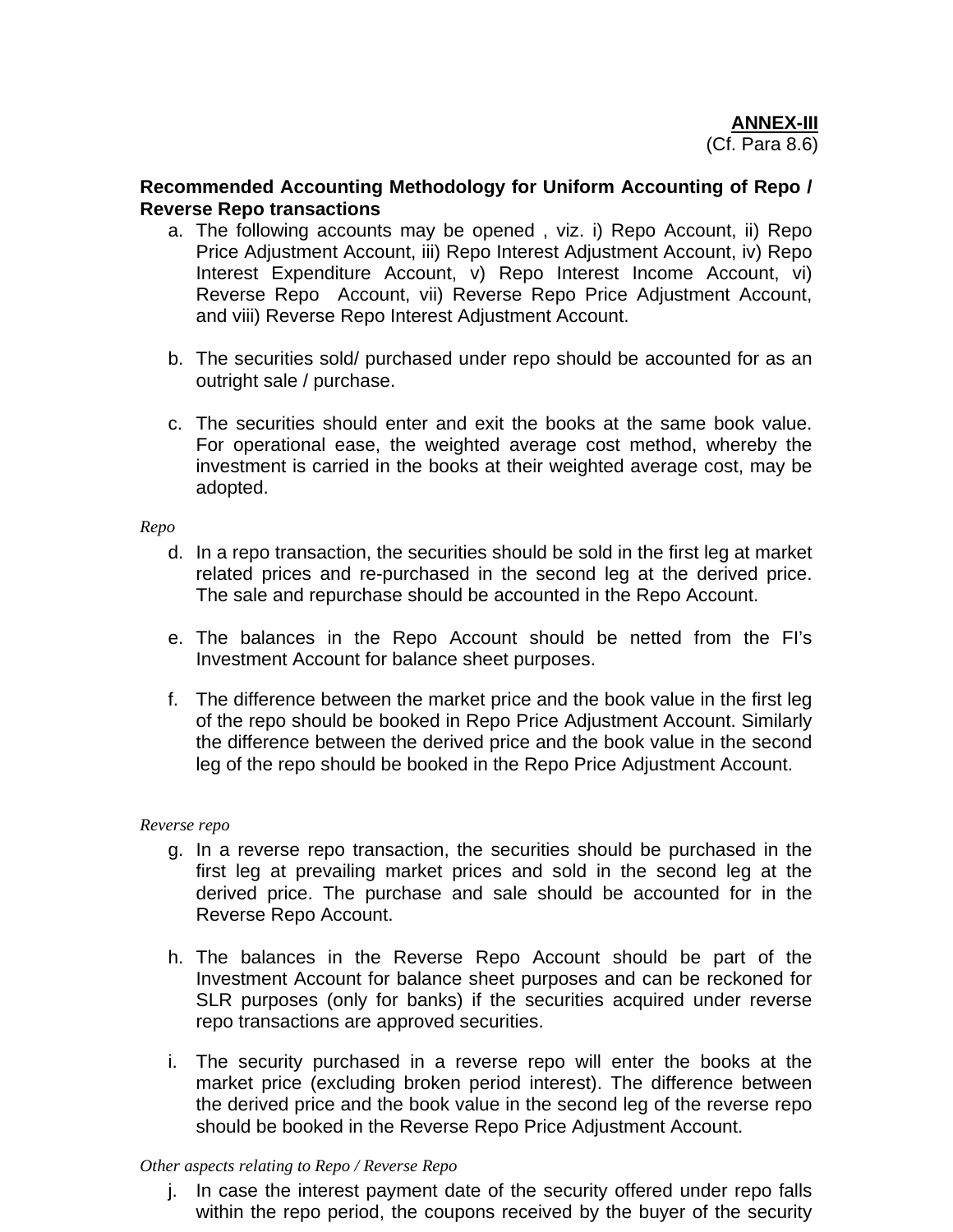should be passed on to the seller on the date of receipt as the cash consideration payable by the seller in the second leg does not include any intervening cash flows.

- k. The difference between the amounts booked in the first and second legs in the Repo / Reverse Repo Price Adjustment Account should be transferred to the Repo Interest Expenditure Account or Repo Interest Income Account, as the case may be.
- l. The broken period interest accrued in the first and second legs will be booked in Repo Interest Adjustment Account or Reverse Repo Interest Adjustment Account, as the case may be. Consequently the difference between the amounts booked in this account in the first and second legs should be transferred to the Repo Interest Expenditure Account or Repo Interest Income Account, as the case may be.
- m. At the end of the accounting period, for *outstanding repos* , the balances in the Repo / Reverse Repo Price Adjustment Account and Repo / Reverse repo Interest Adjustment Account should be reflected either under item VI - 'Others' under Schedule 11 - 'Other Assets' *or* under item IV 'Others (including Provisions)' under Schedule 5 - 'Other Liabilities and Provisions' in the Balance Sheet of banks, as the case may be. (The FIs may reflect the balances in the corresponding Heads of accounts in their balance sheet).
- n. Since the debit balances in the Repo Price Adjustment Account at the end of the accounting period represent losses not provided for in respect of securities offered in outstanding repo transactions, it will be necessary to make a provision therefor in the Profit & Loss Account.
- o. To reflect the accrual of interest in respect of the outstanding repo/ reverse repo transactions at the end of the accounting period, appropriate entries should be passed in the Profit and Loss account to reflect Repo Interest Income / Expenditure in the books of the buyer / seller, respectively, and the same should be debited / credited as an income / expenditure accrued but not due. Such entries passed should be reversed on the first working day of the next accounting period.
- p. In respect of repos in interest bearing (coupon) instruments, the buyer would accrue interest during the period of repo. In respect of repos in discount instruments like Treasury Bills, the seller would accrue discount during the period of repo based on the original yield at the time of acquisition.
- q. At the end of the accounting period the debit balances (excluding balances for repos which are still outstanding) in the Repo Interest Adjustment Account and Reverse Repo Interest Adjustment Account should be transferred to the Repo Interest Expenditure Account and the credit balances (excluding balances for repos which are still outstanding) in the Repo Interest Adjustment Account and Reverse Repo Interest Adjustment Account should be transferred to the Repo Interest Income Account.
- r. Similarly, at the end of accounting period, the debit balances (excluding balances for repos which are still outstanding) in the Repo / Reverse Repo